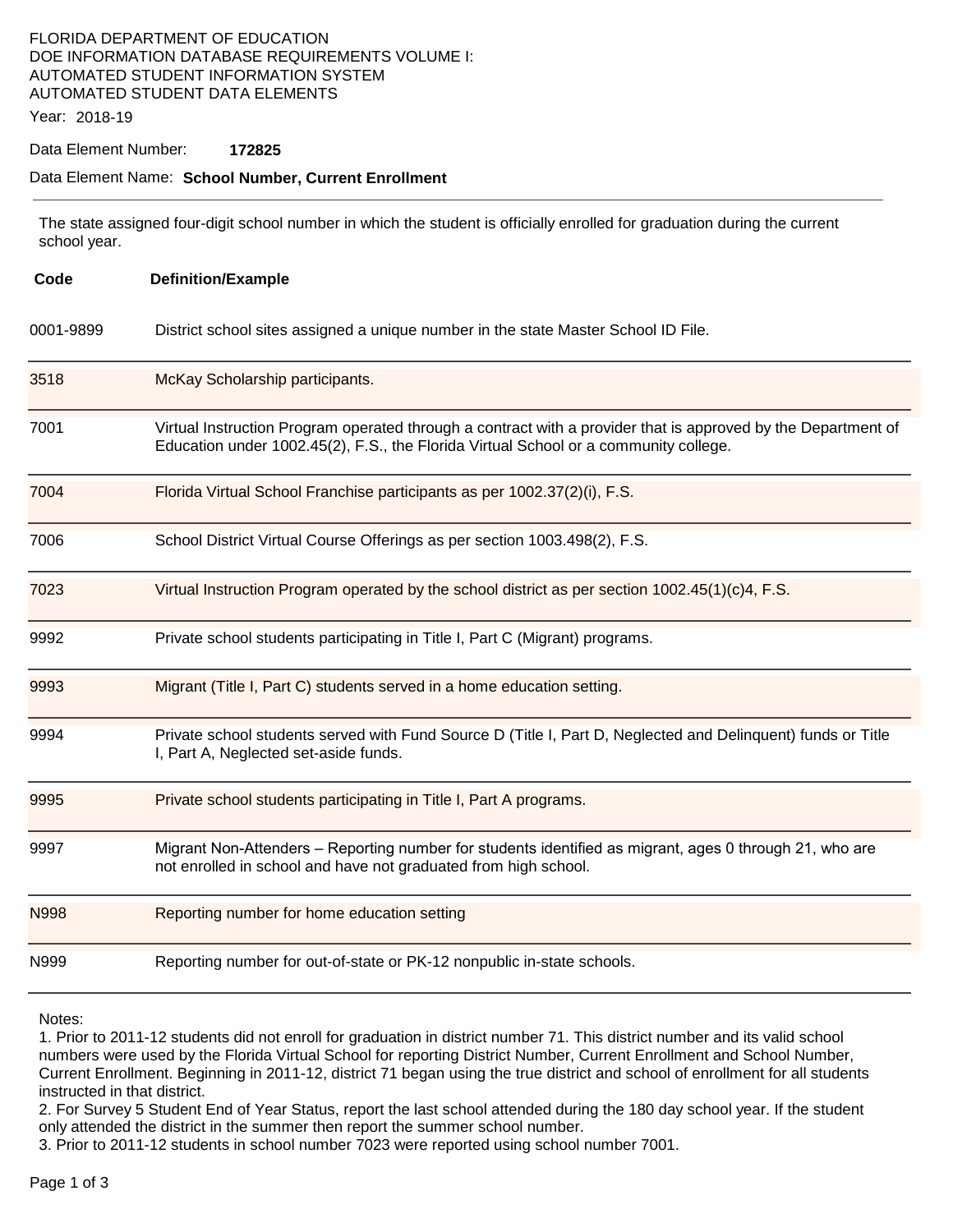### Data Element Name: **School Number, Current Enrollment**

| Length:                                          | 4                                                              |  |  |  |  |  |
|--------------------------------------------------|----------------------------------------------------------------|--|--|--|--|--|
| Data Type:                                       | Alphanumeric                                                   |  |  |  |  |  |
| Year Implemented:                                | 9495                                                           |  |  |  |  |  |
| <b>State Standard:</b>                           | Yes                                                            |  |  |  |  |  |
| Use Types:                                       |                                                                |  |  |  |  |  |
| State Reporting:                                 | Yes                                                            |  |  |  |  |  |
| Local Accountability:                            | Yes                                                            |  |  |  |  |  |
| <b>FASTER:</b>                                   | Yes                                                            |  |  |  |  |  |
| Migrant Tracking:                                | Yes                                                            |  |  |  |  |  |
| <b>Required Grades:</b>                          | <b>PK-12</b>                                                   |  |  |  |  |  |
| <b>Programs Required:</b>                        |                                                                |  |  |  |  |  |
| All Programs                                     |                                                                |  |  |  |  |  |
| <b>Formats Required:</b>                         |                                                                |  |  |  |  |  |
|                                                  | Career and Technical Education Student Course Schedule DB9 16x |  |  |  |  |  |
| Dropout Prevention Program Data DB9 11x          |                                                                |  |  |  |  |  |
| English Language Learners Information DB9 10x    |                                                                |  |  |  |  |  |
| Exceptional Student DB9 23x                      |                                                                |  |  |  |  |  |
| Federal/State Indicator Status DB9 22x           |                                                                |  |  |  |  |  |
| <b>Industry Certification</b>                    |                                                                |  |  |  |  |  |
|                                                  | McKay Prepayment Verification DB9 61x                          |  |  |  |  |  |
| Prior School Status / Student Attendance DB9 55x |                                                                |  |  |  |  |  |
|                                                  | Student Assessment DB9 59x                                     |  |  |  |  |  |
|                                                  | Student Course Schedule DB9 14x                                |  |  |  |  |  |

Student Course Transcript Information DB9 39x

Student Demographic Information DB9 13x

Student Discipline/Resultant Action DB9 19x

Student End of Year Status DB9 17x

Title I Supplemental Educational Services DB9 57x

### **Surveys Required:**

- Survey 8 Yes Survey 1 Yes Survey 2 Yes Survey 3 Yes Survey 4 Yes Survey 5 Yes Survey 6 Yes
- Survey 9 Yes
- Survey A Yes

Page 2 of 3